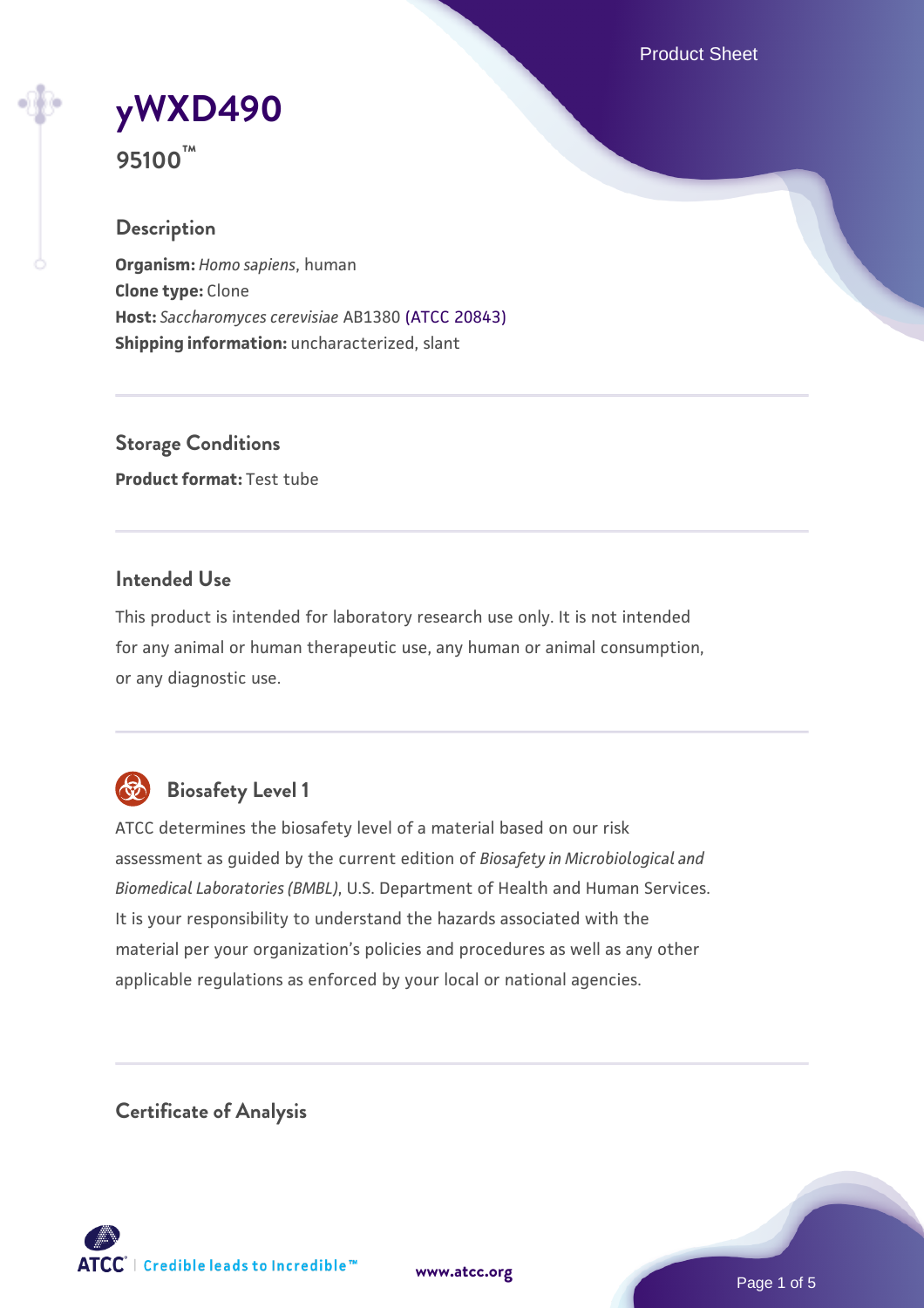

For batch-specific test results, refer to the applicable certificate of analysis that can be found at www.atcc.org.

#### **Insert Information**

**Type of DNA:** genomic **Genome:** Homo sapiens **Chromosome:** X X q24-q28 **Gene name:** DNA Segment, single copy **Gene product:** DNA Segment, single copy [DXS2084] **Gene symbol:** DXS2084 **Contains complete coding sequence:** Unknown **Insert end: Tagl** 

#### **Vector Information**

**Construct size (kb):** 400.0 **Intact vector size:** 11.700 **Vector name:** pYAC-RC **Type of vector:** YAC **Construction:** pYAC3, polylinker **Host range:** *Saccharomyces cerevisiae*; *Escherichia coli* **Centromere:** CEN4 **Cloning sites:** NotI; SacII; SalI; mLuI; ClaI; SnaBI; SmaI **Markers:** SUP4; HIS3; ampR; URA3; TRP1 Polylinker sites: Notl; SacII; SalI; mLuI; ClaI; SnaBI; SmaI **Promoters:** none **Replicon:** pMB1; ARS1

## **Growth Conditions**

**Medium:** 



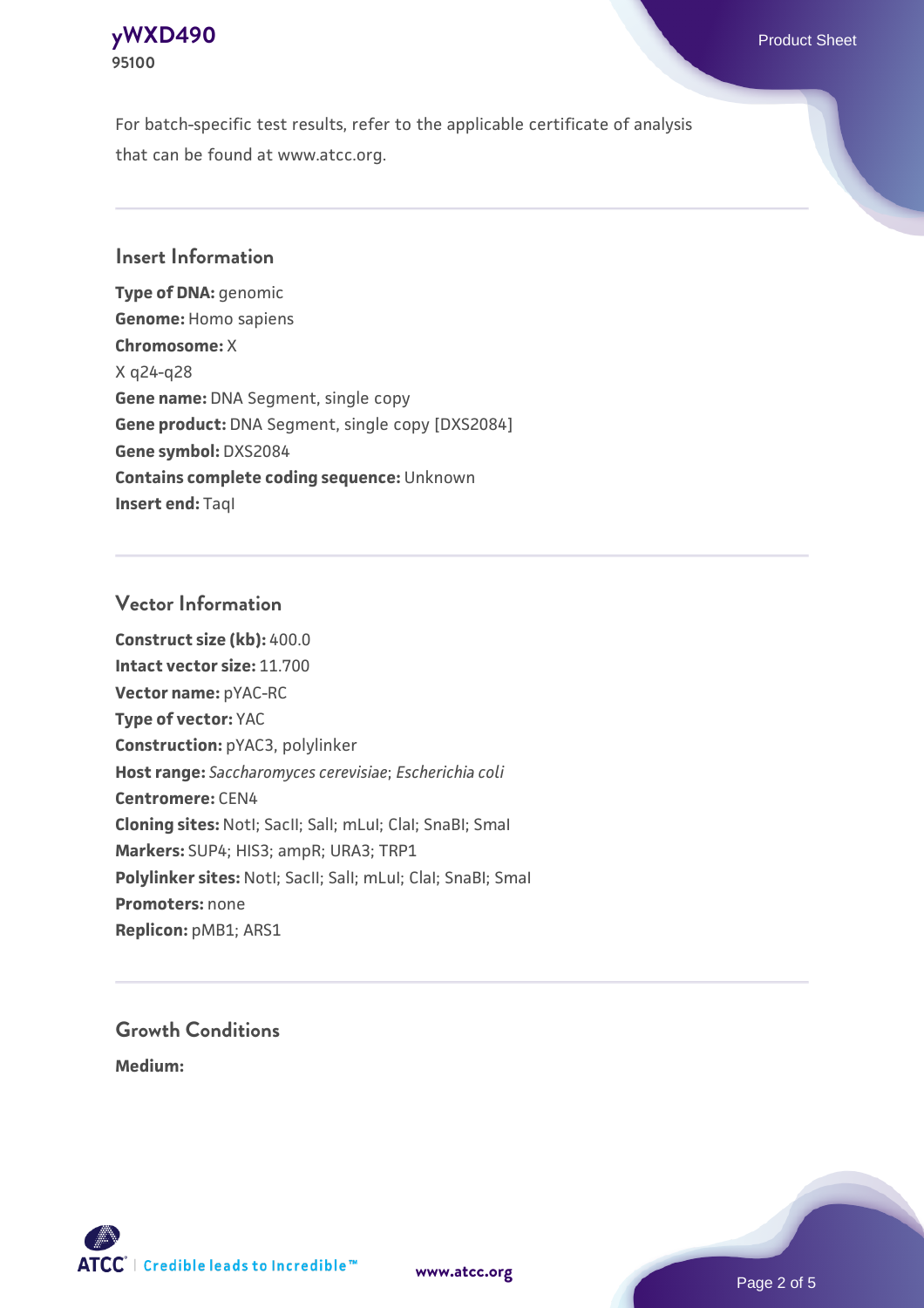**[yWXD490](https://www.atcc.org/products/95100)** Product Sheet **95100**

[ATCC Medium 1245: YEPD](https://www.atcc.org/-/media/product-assets/documents/microbial-media-formulations/1/2/4/5/atcc-medium-1245.pdf?rev=705ca55d1b6f490a808a965d5c072196) **Temperature:** 30°C

#### **Notes**

More information may be available from ATCC (http://www.atcc.org or 703- 365-2620).

#### **Material Citation**

If use of this material results in a scientific publication, please cite the material in the following manner: yWXD490 (ATCC 95100)

#### **References**

References and other information relating to this material are available at www.atcc.org.

#### **Warranty**

The product is provided 'AS IS' and the viability of ATCC® products is warranted for 30 days from the date of shipment, provided that the customer has stored and handled the product according to the information included on the product information sheet, website, and Certificate of Analysis. For living cultures, ATCC lists the media formulation and reagents that have been found to be effective for the product. While other unspecified media and reagents may also produce satisfactory results, a change in the ATCC and/or depositor-recommended protocols may affect the recovery, growth, and/or function of the product. If an alternative medium formulation or reagent is used, the ATCC warranty for viability is no longer



**[www.atcc.org](http://www.atcc.org)**

Page 3 of 5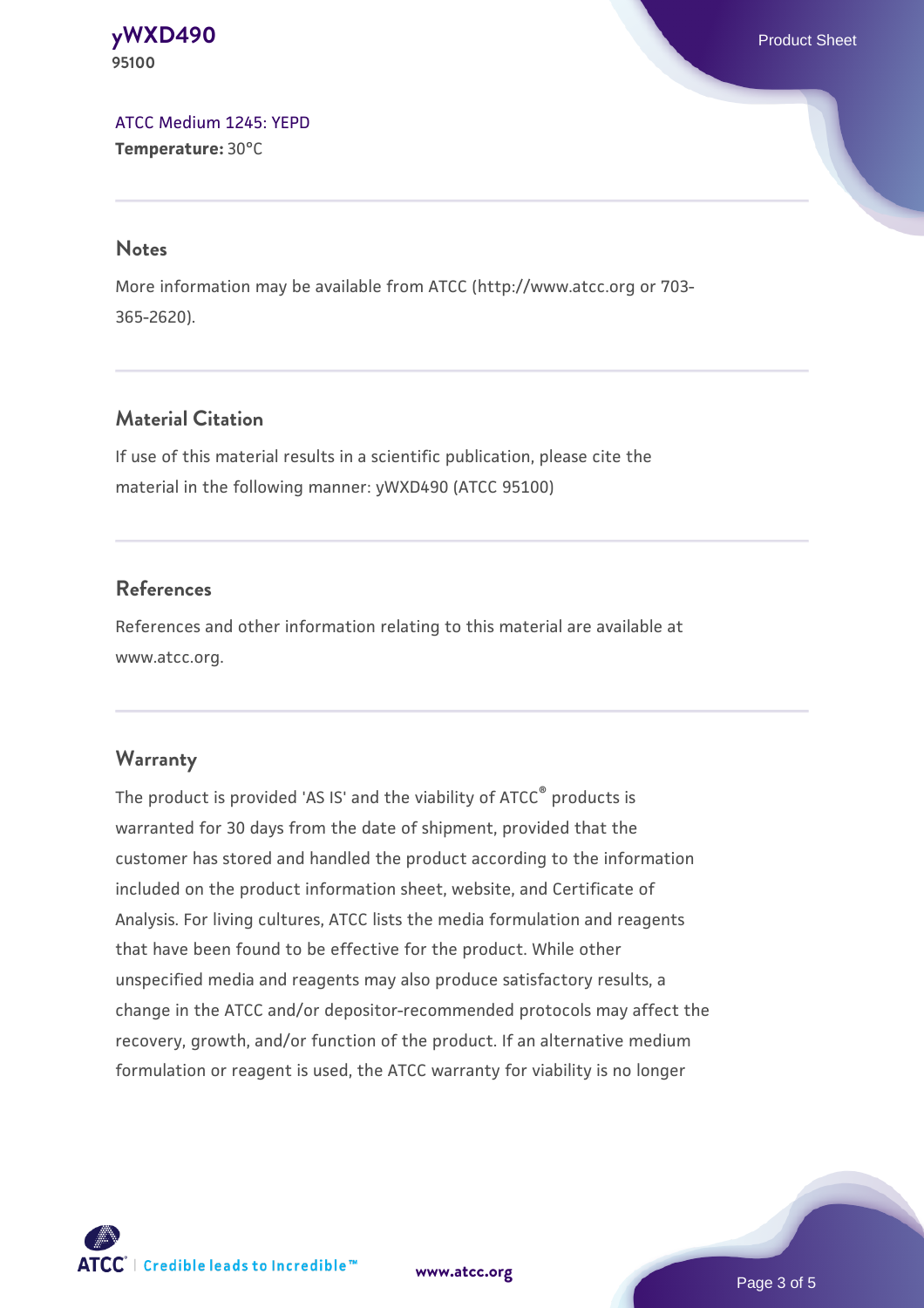**[yWXD490](https://www.atcc.org/products/95100)** Product Sheet **95100**

valid. Except as expressly set forth herein, no other warranties of any kind are provided, express or implied, including, but not limited to, any implied warranties of merchantability, fitness for a particular purpose, manufacture according to cGMP standards, typicality, safety, accuracy, and/or noninfringement.

#### **Disclaimers**

This product is intended for laboratory research use only. It is not intended for any animal or human therapeutic use, any human or animal consumption, or any diagnostic use. Any proposed commercial use is prohibited without a license from ATCC.

While ATCC uses reasonable efforts to include accurate and up-to-date information on this product sheet, ATCC makes no warranties or representations as to its accuracy. Citations from scientific literature and patents are provided for informational purposes only. ATCC does not warrant that such information has been confirmed to be accurate or complete and the customer bears the sole responsibility of confirming the accuracy and completeness of any such information.

This product is sent on the condition that the customer is responsible for and assumes all risk and responsibility in connection with the receipt, handling, storage, disposal, and use of the ATCC product including without limitation taking all appropriate safety and handling precautions to minimize health or environmental risk. As a condition of receiving the material, the customer agrees that any activity undertaken with the ATCC product and any progeny or modifications will be conducted in compliance with all applicable laws, regulations, and guidelines. This product is provided 'AS IS' with no representations or warranties whatsoever except as expressly set forth herein and in no event shall ATCC, its parents, subsidiaries, directors, officers, agents, employees, assigns, successors, and affiliates be liable for indirect, special, incidental, or consequential damages of any kind in connection with or arising out of the customer's use of the product. While reasonable effort is made to ensure authenticity and reliability of materials on deposit, ATCC is not liable for damages arising from the misidentification or



**[www.atcc.org](http://www.atcc.org)**

Page 4 of 5